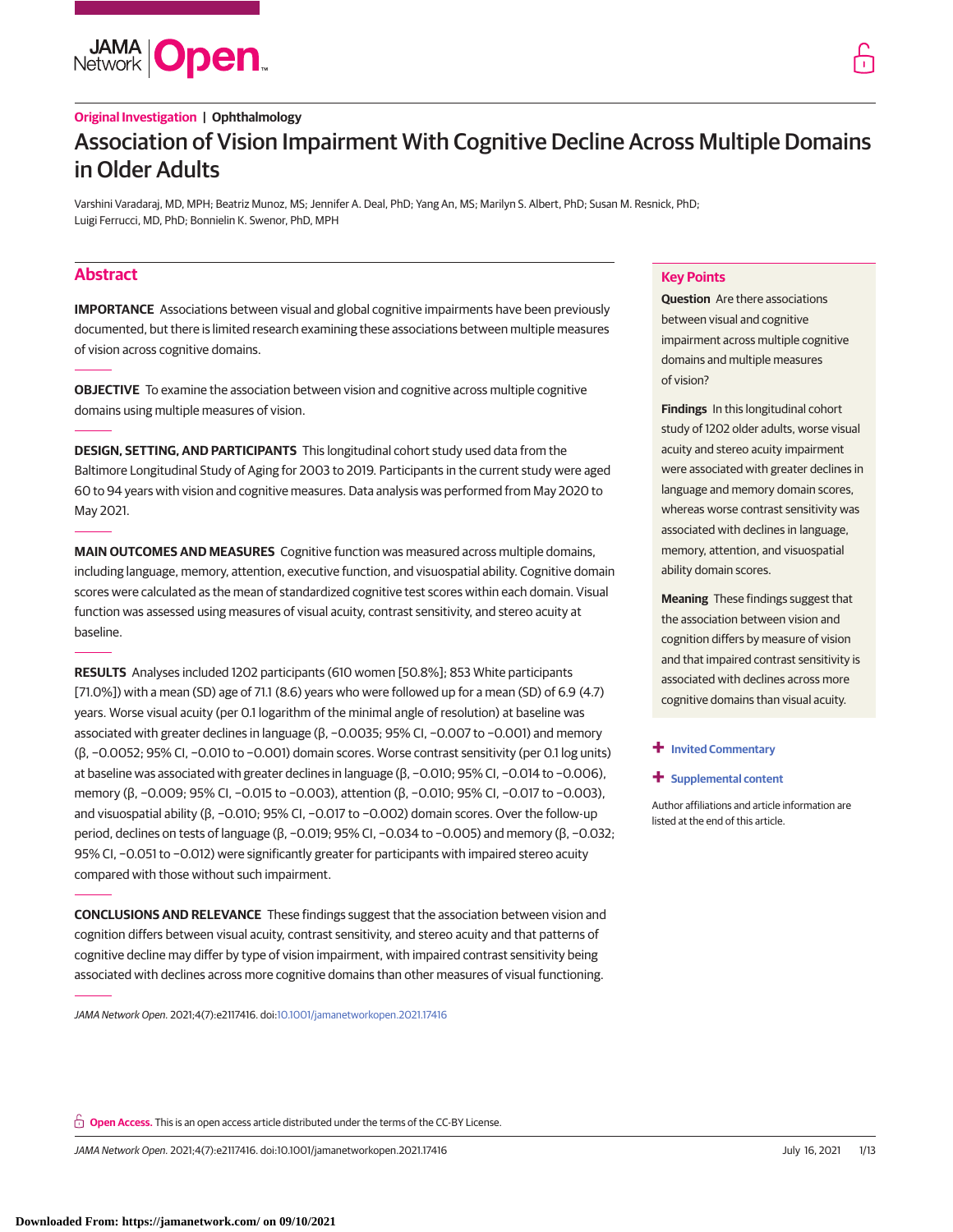### **Introduction**

Previous research<sup>1-4</sup> has demonstrated that older adults with vision impairment are at greater risk of cognitive decline. Multiple mechanisms have been proposed to explain this association, including common pathophysiological processes (eg, inflammation or atherosclerotic disease contributing to visual and cognitive declines)4,5 and/or that vision impairment is a factor associated with increased risk of cognitive decline via downstream consequences, such as decreased social interaction and physical activity.<sup>1,3,6</sup>

A recent systematic review and metanalysis<sup>7</sup> reported that vision impairment is associated with 2.4-fold greater odds of cognitive impairment in existing cross-sectional studies and 1.7-fold greater odds in longitudinal studies. However, the association of vision impairment with specific cognitive domains has not been fully elucidated<sup>8</sup>; there is a lack of data and consensus in the literature on aging on whether the decline is global, process specific, domain specific, or specific to modality of test administration. A metanalysis<sup>9</sup> examining the association between vision and 4 cognitive domains– attention, executive function, memory, and language—found that vision did not mediate age differences in these functioning domains. However, as is the case with many other studies,<sup>2,10-12</sup> the results were based on a single measure of visual functioning—visual acuity—although vision is a complex process and more than 1 measure is needed to fully characterize vision loss. Moreover, there is limited longitudinal research examining the association between visual and cognitive function, which hinders our ability to determine the temporality of the vision-cognition relationship.<sup>10,13</sup>

This cohort study sought to build on prior work by using longitudinal data and multiple measures of both visual function and cognition to characterize the association between vision and cognitive domains in older adults. Using data from the Baltimore Longitudinal Study of Aging (BLSA), including 3 measures of visual function (visual acuity, contrast sensitivity, and stereo acuity) and 5 cognitive domains (language, memory, attention, executive function, and visuospatial ability), we tested our hypotheses that the association with cognitive domain decline differs by type of vision impairment. In addition, we hypothesized that worse visual function is associated with greater declines in cognitive domain scores on tests of language and memory.<sup>14,15</sup>

# **Methods**

#### **Study Population**

The BLSA was established in 1958 and is a longitudinal study of physical and cognitive aging. Informed consent was obtained from all participants, and the BLSA protocol has been approved by the institutional review board of the National Institute of Environmental Health Science, National Institutes of Health. Only deidentified BLSA data were shared with us for the current analysis; thus, the Johns Hopkins Medicine institutional review board determined this study to be exempt. This study follows the Strengthening the Reporting of Observational Studies in Epidemiology [\(STROBE\)](http://www.equator-network.org/reporting-guidelines/strobe/) reporting guideline.

Participants included community-dwelling volunteers in Baltimore, Maryland, who passed comprehensive health and functional screening evaluations at enrollment. The current study included adults aged 60 years and older who underwent vision and cognitive testing between 2003 and 2019. Participants underwent testing every 1 to 4 years depending on age (aged <60 years, every 4 years; aged 60-79 years, every 2 years; aged ≥80 years, every year), and therefore have different numbers of visits. Because the BLSA enrolls continuously, participants also have variable start times (ie, differential baseline visits) and follow-up times. More details on the study and enrollment procedures have been published elsewhere.16,17 The first visit that collected vision data served as the baseline visit for this analysis.

 $\bigcap$  JAMA Network Open. 2021;4(7):e2117416. doi:10.1001/jamanetworkopen.2021.17416 (Berlinted) July 16, 2021 2/13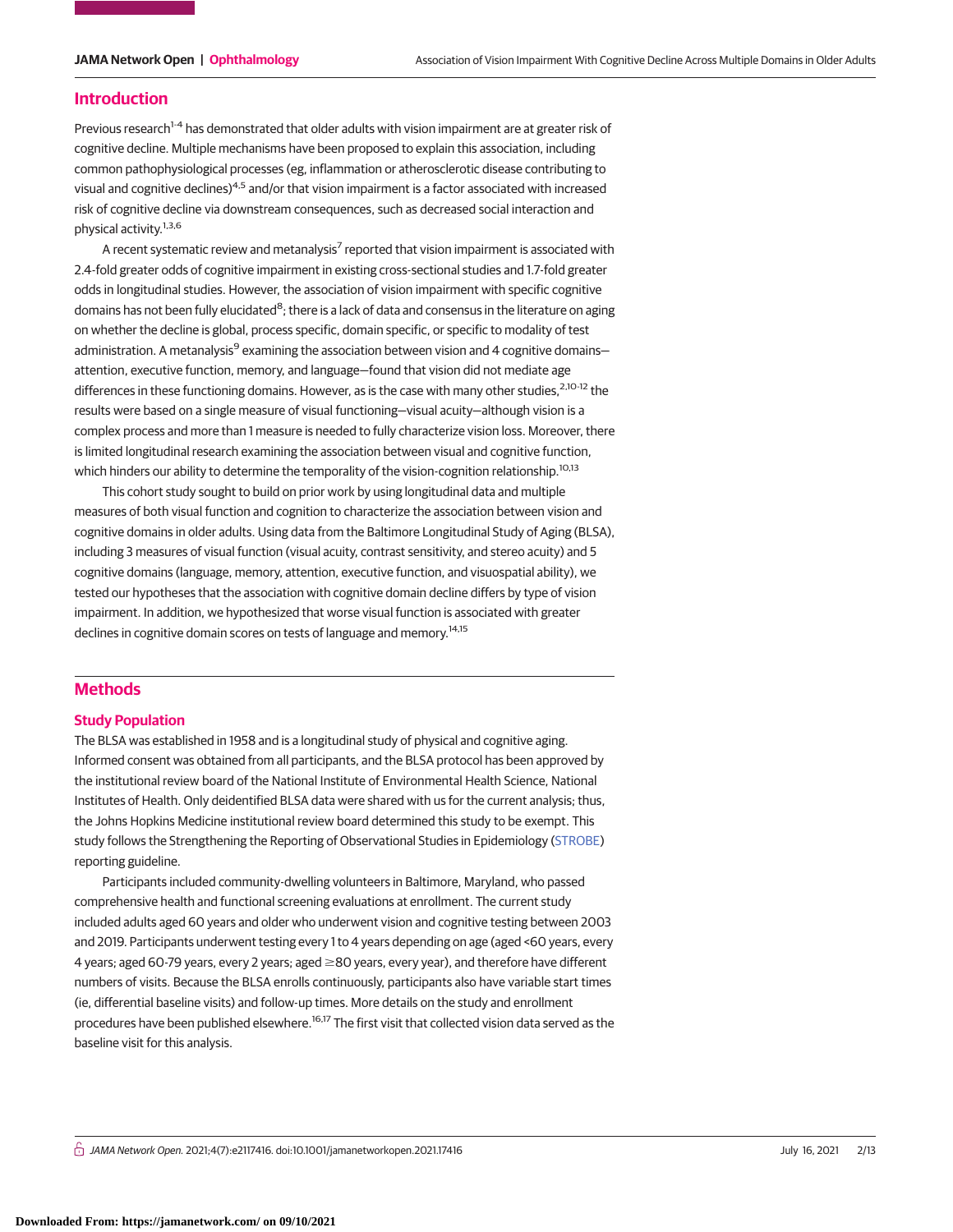#### **Outcomes**

The primary outcome of interest was cognition, measured by cognitive domain scores. A comprehensive BLSA cognitive battery measures cognitive function in multiple domains. We present data on 11 cognitive measures that assessed 5 cognitive domains, with each domain comprising 2 or more cognitive measures, as detailed in the subsequent section.

#### **Cognitive Domains: Language, Memory, Attention, Executive Function, and Visuospatial Ability**

Language was assessed using Verbal Fluency-Letters,<sup>18</sup> Verbal Fluency-Categories,<sup>19</sup> and the Boston Naming Test.<sup>20</sup> Memory was assessed using immediate (sum of 5 trials) and long-delay free recall from the California Verbal Learning Test.<sup>21</sup> Attention was assessed using Trail Making Test Part A<sup>22,23</sup> and the Digit Span Forward subtest of the Wechsler Adult Intelligence Scale-Revised.<sup>24</sup> Executive function was assessed using the Digit Span Backward subtest of the Wechsler Adult Intelligence Scale–Revised<sup>24</sup> and a difference score representing the difference in time to complete (in seconds) trail B compared with trail A (Delta Trail Making Test).<sup>23,25,26</sup> Visuospatial ability was assessed using the Card Rotations Test<sup>27</sup> and 2 Clock Drawing Tests (CDTs),<sup>28</sup> where participants were asked to draw the hands and face of a clock indicating 3:35 and 11:10. The mean of the 2 clock drawing tests was calculated, and the domain scores of visuospatial ability were computed using the mean of the standardized z scores from the Card Rotations Test and the mean of the CDTs.

To obtain domain scores, scores from individual cognitive tests were standardized (converted to a z score using the baseline mean and SD), and these z scores were then averaged within each cognitive domain. This approach, the cognitive domains, and the individual test components in each domain were chosen on the basis of previous work in BLSA,<sup>29-31</sup> and the tests have been previously described in detail.<sup>32,33</sup>

#### **Vision Measures: Visual Acuity, Contrast Sensitivity, and Stereo Acuity**

The primary independent variables were 3 measures of visual function—visual acuity, contrast sensitivity, and visual fields—which were collected at the baseline visit. Visual acuity refers to how much a pattern must differ in size to be seen. From 2003 to 2014, visual acuity was measured binocularly with the participant's presenting corrective lenses using the CSV-1000 eye chart (VectorVision) at an 8-foot (2.4 m) distance.<sup>34</sup> The CSV-1000 tests 3 contrast levels of logarithm of the minimal angle of resolution (logMAR) acuity and contrast sensitivity with 1 instrument rather than 2. The BLSA vision protocol was updated in January 2015, after which visual acuity was measured unilaterally with the participant's presenting corrective lenses using Early Treatment of Diabetic Retinopathy Study eye charts (Precision Vision) at a 3-m distance. Better-eye visual acuity was used for analysis under the updated protocol. Visual acuity data collected under the 2 different protocols were harmonized and equated using sliding windows and weighted polynomial regression. Visual acuity was calculated as the logMAR score and ranges from 0.80 to −0.30 logMAR, where lower values indicate better acuity. For analysis, visual acuity was treated as a continuous variable (per 0.1 worsening in logMAR).

Contrast sensitivity refers to how much a pattern must vary in contrast (ie, brightness) to be seen. From 2003 to 2014, under the initial BLSA protocol, contrast sensitivity was measured binocularly with participant's presenting corrective lenses using the CSV-1000 eye chart at an 8-foot  $(2.4 \cdot m)$  distance. Under the updated BLSA protocol (2015-2019), a Pelli-Robson<sup>35</sup> chart (Clement Clarke International) at a 1-m distance was used to measure contrast sensitivity bilaterally with the participant's presenting corrective lenses. Similar to visual acuity, contrast sensitivity collected under the 2 different protocols were harmonized and equated using sliding windows and weighted regression. Contrast sensitivity was calculated as log contrast units, which indicates the lowest contrast threshold discerned, and ranges from 0 to 2.25 log contrast units, where higher values indicate better contrast sensitivity. For analysis, contrast sensitivity was treated as a continuous variable (per 0.1 worsening in log contrast units).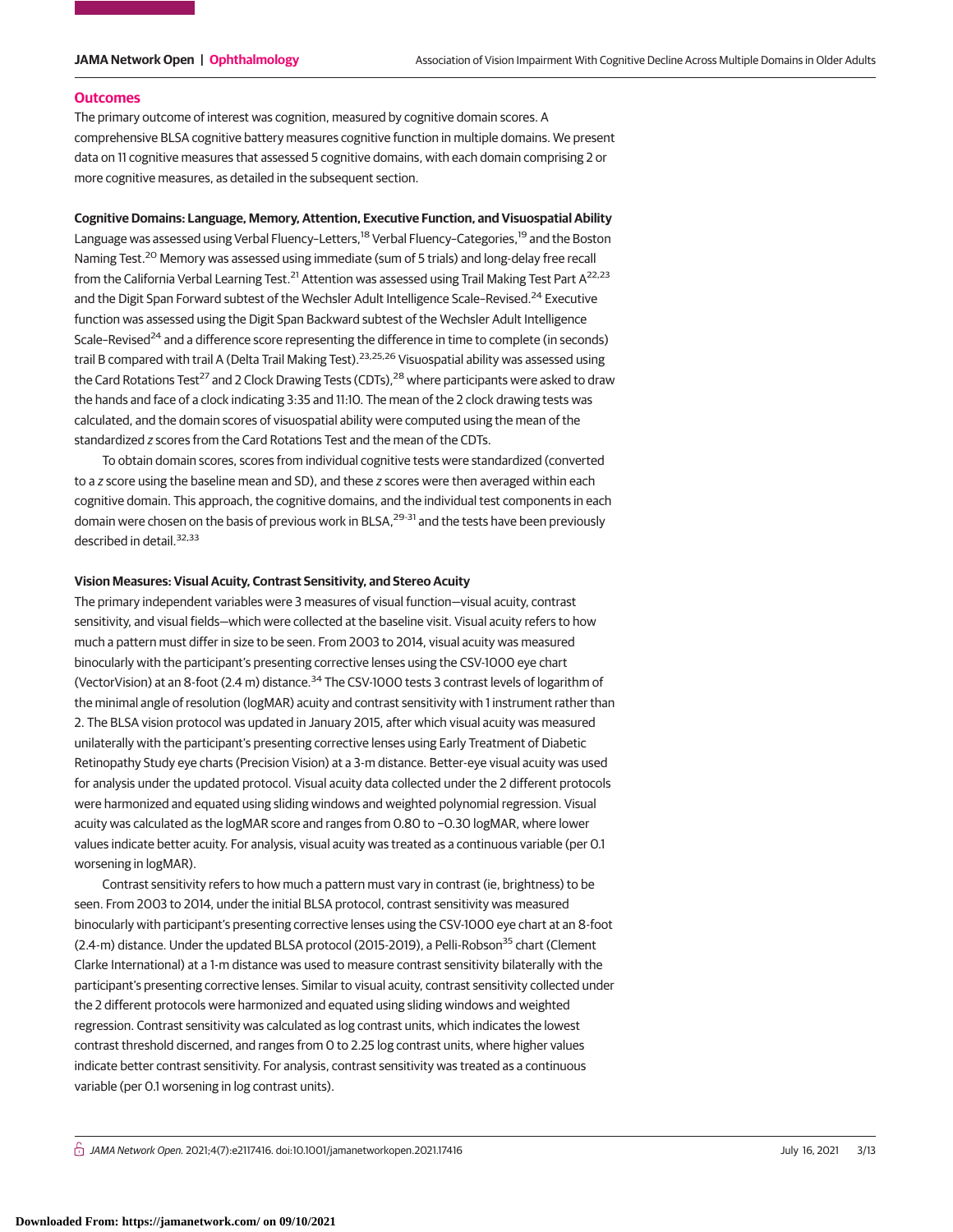Stereo acuity, which is a measure of depth perception, was measured with the Stereo Fly Test Circles pattern (SO-001) instrument (Stereo Optical). It was tested bilaterally at a 16-inch (41-cm) distance using recommended special 3-dimensional glasses for testing worn over the participant's presenting corrective lenses for near vision. Participants were presented with stereo images of decreasing depth differentials over 9 trials (ranging from 800 to 40 seconds of arc), and the smallest depth disparity that was correctly discerned was recorded as the stereo acuity value. There was no change in protocol for stereo acuity across years. For analysis, stereo acuity impairment was defined as the inability to ascertain a depth differential of 60 seconds of arc or smaller.

### **Other Covariates**

Information on age, sex, race (White, Black, or other, which included American Indian or Alaska Native, Chinese, Filipino, Japanese, other Asian or Pacific Islander, other non-White, and not classifiable), educational attainment (in years, categorized as high school or less, any college, and graduate school), and smoking status (current, former, or never), were collected via self-report and recorded from the baseline visit. Race was analyzed in this study because it may be a potential confounder of the associations between vision function and cognitive domain scores. A diagnosis of diabetes was based on a fasting glucose level of more than 125 mg/dL (to convert to millimoles per liter, multiply by 0.0555), a pathological oral glucose tolerance test result (plasma glucose  $\geq$ 200 mg/dL at 2 hours), or self-report of a physician diagnosis plus treatment with oral antidiabetic drugs or insulin. The diagnosis of hypertension was based on a systolic blood pressure of greater than 140 mm Hg, and/or diastolic blood pressure of at least 90 mm Hg, or self-report of a physician diagnosis plus treatment with antihypertensive medications.

#### **Statistical Analysis**

Demographic, health, and vision measures were summarized using means and SDs for continuous variables and frequency counts and percentages for categorical variables. Linear mixed models were used to examine the cross-sectional association between vision and cognitive performance. Linear mixed models with random intercept and slope were used to examine the longitudinal associations between the vision variables at baseline and annual rates of change in mean z scores for each of the 5 cognitive domains. In longitudinal analyses, vision variables were treated as baseline time-fixed factors associated with the cognitive outcomes, and all models were adjusted for age (continuous), sex, race, education, smoking status, hypertension, and diabetes. Visual acuity and contrast sensitivity measures were examined on a continuous scale to assess change in cognitive domain scores for each unit change in visual function. Stereo acuity was dichotomized as impaired or not impaired according to a clinically meaningful cut point because it not a continuous measure.

We conducted the following sensitivity analyses. First, we explored adding a spline term for age for participants aged 80 years (guided by the visualization of the baseline cross-sectional associations of age and cognitive domain scores) to allow for a different age effect for older participants. Second, the BLSA cognitive battery includes both visual and nonvisual tests. To determine the association of vision with tests of cognition that incorporated items presented visually, we conducted sensitivity analyses in which the visual cognitive tests were excluded (indicated in eTable 1 in the [Supplement\)](https://jama.jamanetwork.com/article.aspx?doi=10.1001/jamanetworkopen.2021.17416&utm_campaign=articlePDF%26utm_medium=articlePDFlink%26utm_source=articlePDF%26utm_content=jamanetworkopen.2021.17416), in the calculation of the domain scores to ensure that any change in cognitive domain scores noted reflect visual rather than cognitive impairments. These analyses therefore excluded the visuospatial ability domain in its entirety. Third, we conducted sensitivity analysis stratifying by time period (ie, before [1098 participants] and after [134 participants] January 2015) to examine whether the change in assessing acuity and contrast sensitivity test was associated with the outcomes. Finally, we ran regression models to assess the association between any vision impairment (ie, visual acuity [>0.3 logMAR], contrast sensitivity [<1.7 log contrast], or stereo acuity impairment vs no vision impairment) and annual changes in cognitive domain scores. The dichotomized visual acuity and contrast sensitivity impairments included in this composite measure were defined according to clinically meaningful cut points. Fourth, we also conducted sensitivity

 $\bigcap$  JAMA Network Open. 2021;4(7):e2117416. doi:10.1001/jamanetworkopen.2021.17416 (Berlinted) July 16, 2021 4/13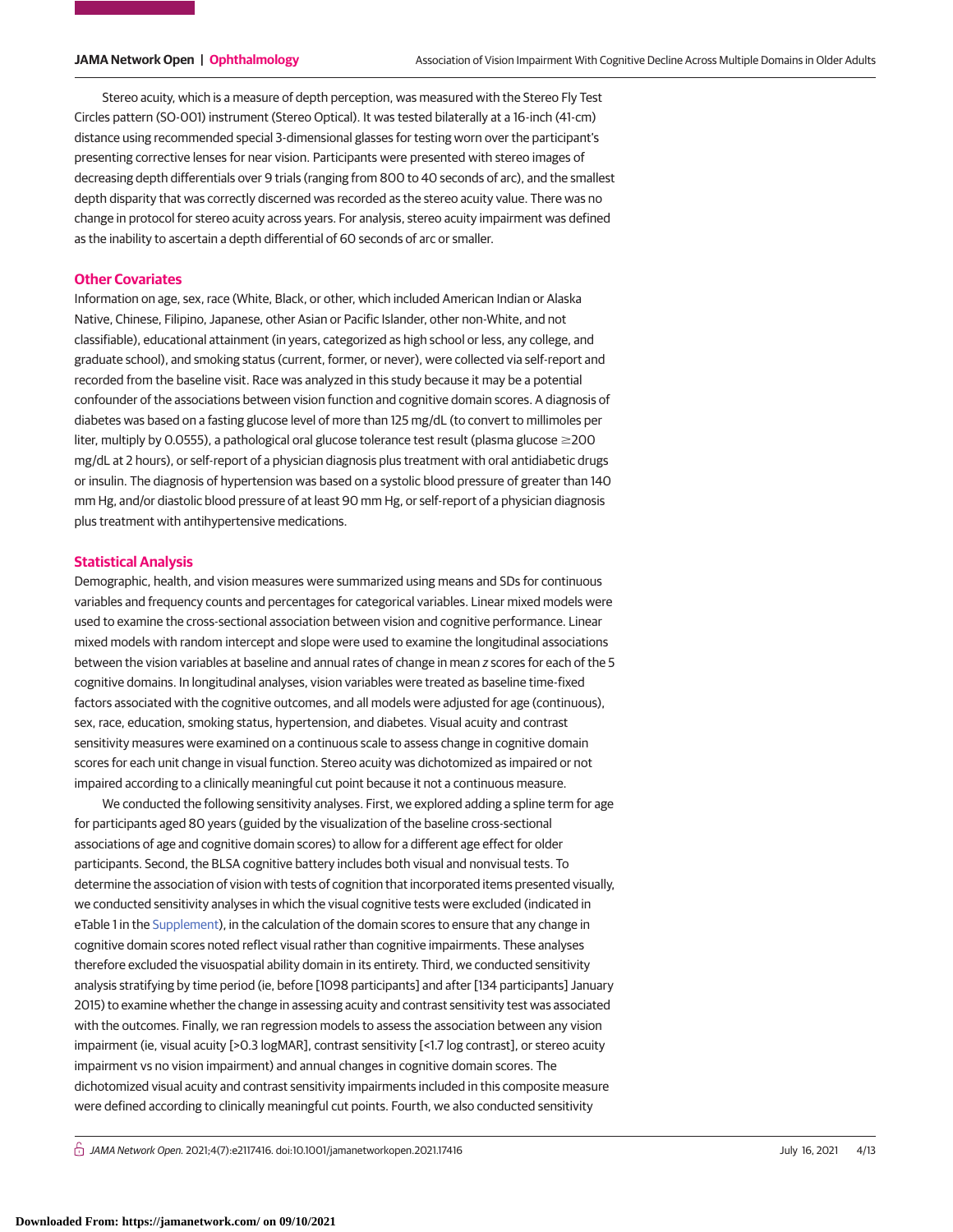analysis excluding the 188 participants with only baseline visits from all longitudinal models (indicated in eTable 2 and eTable 3 in the [Supplement\)](https://jama.jamanetwork.com/article.aspx?doi=10.1001/jamanetworkopen.2021.17416&utm_campaign=articlePDF%26utm_medium=articlePDFlink%26utm_source=articlePDF%26utm_content=jamanetworkopen.2021.17416). Fifth, we conducted sensitivity analysis including a comorbidity index that was calculated using the sum of indicator variables for the presence of the following health issues: (1) self-reported heart disease or cardiac surgery (includes myocardial infraction, congestive heart failure, angina, coronary artery bypass surgery, and angioplasty); (2) exertional chest pain, calf pain, or shortness of breath; (3) diabetes (currently receiving treatment); (4) pulmonary disease; (5) cerebral vascular disease (stroke or transient ischemic attack); and (6) self-reported diagnosis of lower extremity arthritis. Of note, diabetes and hypertension were not adjusted for separately here, as done in the primary models.

Missing data were minimal and, thus, were treated as missing at random. Statistical significance was defined at P < .05, and T-type confidence limits and 2-sided P values are presented. All statistical analyses were performed using SAS statistical software version 9.1 (SAS Institute). Data analysis was performed from May 2020 to May 2021.

# **Results**

### **Population Characteristics**

Of the 1234 participants initially enrolled, 32 participants with mild cognitive impairment or dementia with onset of symptoms at the baseline examination visit or before were excluded, leaving a final analytical sample of 1202 cognitively normal older adults with 5256 study visits (**Figure**). The participants had a mean (SD) age of 71.1 (8.6) years and were followed up for a mean (SD) of 6.9 (4.7) years (**Table 1**). The follow-up time ranged from 0 (188 participants only had a baseline visit) to 16.8 years (median [interquartile range], 6.4 [3.0-10.9] years). The majority of participants (853 participants [71.0%]) attended 3 or more study visits from 2003 to 2019. Approximately one-half of the participants were female (610 women [50.8%]), and the majority were White (853 participants [71.0%]), had a graduate school degree (761 participants [63.3%]), did not smoke (1152 participants [96.1%]), and did not have diabetes (966 participants [80.4%]) or hypertension (761 participants [63.3%]). At baseline, participants had a mean (SD) visual acuity of 0.16 (0.16) logMAR and contrast sensitivity of 1.90 (0.12) log units, and 14.5% (172 participants) had stereo acuity impairment. Smoking status was missing for 3 participants (0.2%), contrast sensitivity measures were missing at baseline for 23 participants (1.9%), and stereo acuity was missing for 45 participants (3.7%).

### **Cross-sectional Associations**

In fully adjusted cross-sectional analysis, worse visual acuity (per 0.1 logMAR) was associated with lower scores in the domains of language (β, −0.041; 95% CI, −0.067 to −0.015), attention (β, −0.052;



 $\stackrel{\curvearrowright}{\cap}$  JAMA Network Open. 2021;4(7):e2117416. doi:10.1001/jamanetworkopen.2021.17416 (Reprinted) July 16, 2021 5/13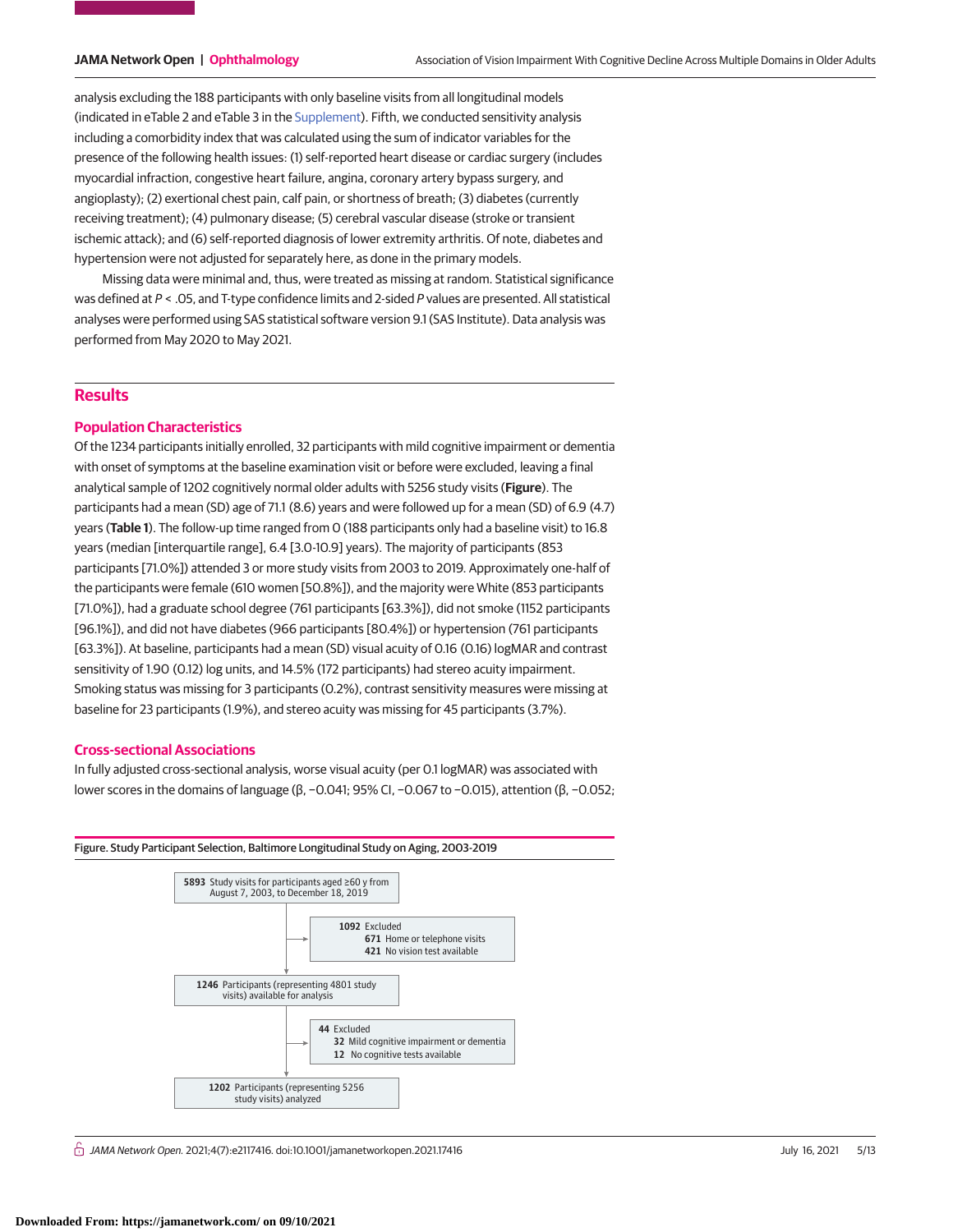95% CI, −0.078 to −0.025), executive function (β, −0.046; 95% CI, −0.069 to −0.014), and visuospatial ability (β, −0.076; 95% CI, −0.106 to −0.045) (**Table 2**). Worse contrast sensitivity (per 0.1 log contrast units) was associated with lower scores in visuospatial ability only (β, −0.072; 95% CI, −0.113 to −0.031). Stereo acuity impairment was associated with lower scores on tests of executive function only (β, −0.142; 95% CI, −0.263 to −0.045).

### **Longitudinal Associations**

In fully adjusted longitudinal regression analysis, worse visual acuity (per 0.1 logMAR) at baseline was associated with greater annual declines in language (β, −0.0035; 95% CI, −0.007 to −0.001) and memory (β, -0.0052; 95% CI, -0.010 to -0.001) domain scores (Table 2). Worse contrast sensitivity (per 0.1 log contrast units) at baseline was associated with greater declines in language (β, −0.010;

Table 1. Demographic and Clinical Characteristics of Participants at Baseline, Baltimore Longitudinal Study on Aging, 2003-2019

| Participants, No. (%) (N = 1202)<br>Characteristics                    |                    |  |
|------------------------------------------------------------------------|--------------------|--|
| Demographic                                                            |                    |  |
| Age, mean (SD) [range], y                                              | 71.1 (8.6) [60-94] |  |
| Age categories, y                                                      |                    |  |
| 60-79                                                                  | 945 (78.6)         |  |
| $\geq 80$                                                              | 257 (21.4)         |  |
| Sex                                                                    |                    |  |
| Female                                                                 | 610 (50.8)         |  |
| Male                                                                   | 592 (49.2)         |  |
| Race                                                                   |                    |  |
| White                                                                  | 853 (71.0)         |  |
| <b>Black</b>                                                           | 281 (23.4)         |  |
| Othera                                                                 | 67(5.6)            |  |
| Education                                                              |                    |  |
| High school or less                                                    | 69 (5.7)           |  |
| At least some college, completed college                               | 372 (31.0)         |  |
| Graduate school                                                        | 761 (63.3)         |  |
| Clinical                                                               |                    |  |
| Visits, mean (SD), No. ( $N = 5256$ )                                  | 4.4(2.7)           |  |
| Follow-up time, mean (SD), y                                           | 6.9(4.7)           |  |
| Visits, No.                                                            |                    |  |
| $\mathbf{1}$                                                           | 188 (15.7)         |  |
| $\overline{2}$                                                         | 160(13.3)          |  |
| $\geq$ 3                                                               | 853 (71.0)         |  |
| Health measures                                                        |                    |  |
| Smoking                                                                |                    |  |
| Never or quit >10 y ago                                                | 1152 (96.1)        |  |
| Current or quit <10 y                                                  | 47(3.9)            |  |
| Body mass index <sup>b</sup>                                           |                    |  |
| < 25                                                                   | 431 (35.9)         |  |
| 25 to <30                                                              | 486 (40.5)         |  |
| $\geq$ 30                                                              | 284 (23.6)         |  |
| <b>Diabetes</b>                                                        | 236 (19.6)         |  |
| Hypertension                                                           | 441 (36.7)         |  |
| Visual measures                                                        |                    |  |
| Visual acuity, mean (SD), logarithm of the minimum angle of resolution | 0.16(0.16)         |  |
| Contrast sensitivity, mean (SD), log units <sup>c</sup>                | 1.91(0.12)         |  |
| Stereo acuity impairment (worse than 60 s of arc) <sup>d</sup>         | 161 (13.9)         |  |
| Any vision impairment <sup>e</sup>                                     | 321 (27.4)         |  |

- <sup>a</sup> Other refers to American Indian or Alaska Native, Chinese, Filipino, Japanese, other Asian or Pacific Islander, other non-White, and not classifiable.
- **b** Body mass index is calculated as weight in kilograms divided by height in meters squared.
- <sup>c</sup> Data were missing for 23 participants.
- <sup>d</sup> Data were missing for 45 participants.
- <sup>e</sup> Refers to either visual acuity, contrast sensitivity, or stereo acuity impairment.

 $\bigcap$  JAMA Network Open. 2021;4(7):e2117416. doi:10.1001/jamanetworkopen.2021.17416 (Berlinted) July 16, 2021 6/13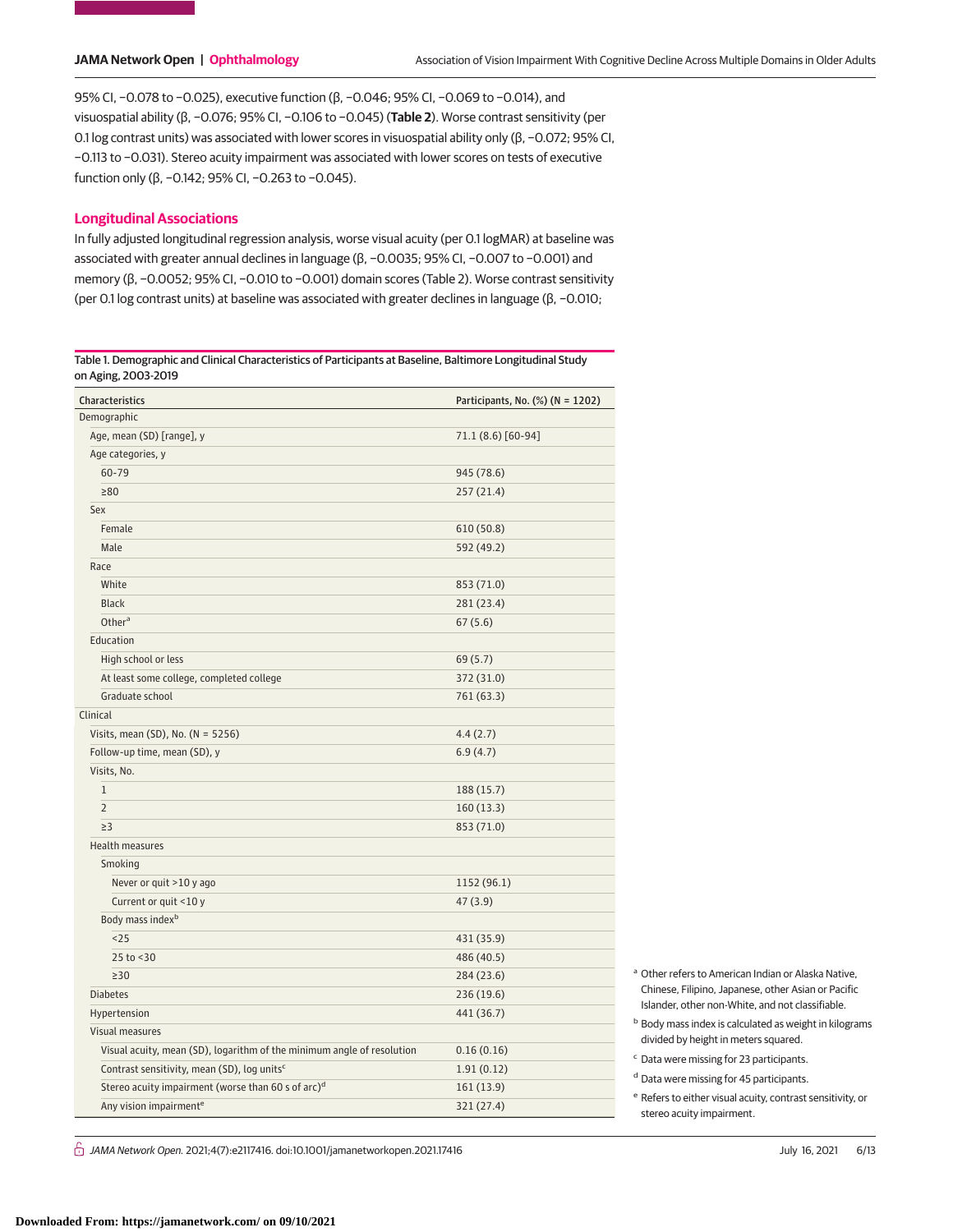95% CI, −0.014 to −0.006), memory (β, −0.009; 95% CI, −0.015 to −0.003), attention (β, −0.010; 95% CI, −0.017 to −0.003), and visuospatial ability (β, −0.010; 95% CI, 0.017 to −0.002) domain scores. Compared with older adults without stereo acuity impairment at baseline, older adults with stereo acuity impairment had greater declines in language (β, −0.019; 95% CI, −0.034 to −0.005) and memory (β, −0.032; 95% CI, −0.051 to −0.012) (**Table 3**).

### **Sensitivity Analysis**

In sensitivity analyses using a spline term at age 80 years, results were similar to those of the primary analyses (results not shown). In other sensitivity analyses including the nonvisual cognitive tests only (eTable 1 in the [Supplement\)](https://jama.jamanetwork.com/article.aspx?doi=10.1001/jamanetworkopen.2021.17416&utm_campaign=articlePDF%26utm_medium=articlePDFlink%26utm_source=articlePDF%26utm_content=jamanetworkopen.2021.17416) in the calculation of the domain scores, inferences from our primary analyses were unchanged. In sensitivity analyses examining the association of any vision impairment (ie, visual acuity, contrast sensitivity, or stereo acuity impairment) with cognitive domain scores, greater declines were noted in language and memory, but not the other domains (results not shown). In analyses restricted to participants with more than 1 visit (ie, excluding the 188 participants with only baseline visits) from all longitudinal models, inferences from our primary analyses including the total population were unchanged (eTable 2 and eTable 3 in the [Supplement\)](https://jama.jamanetwork.com/article.aspx?doi=10.1001/jamanetworkopen.2021.17416&utm_campaign=articlePDF%26utm_medium=articlePDFlink%26utm_source=articlePDF%26utm_content=jamanetworkopen.2021.17416). Compared with participants with 2 or more visits, participants who only had 1 visit during the study period had worse

Table 2. Standardized, Multivariable-Adjusted, Population Mean Estimates and Difference in Estimates of Annual Rates of Domain-Specific Cognitive Decline by Baseline Visual Acuity and Contrast Sensitivity, Baltimore Longitudinal Study on Aging, 2003-2019<sup>a</sup>

|                                          | $\beta$ (95% CI)                                                                       |                                                                                                                         |                                                                                                                                             |                          |
|------------------------------------------|----------------------------------------------------------------------------------------|-------------------------------------------------------------------------------------------------------------------------|---------------------------------------------------------------------------------------------------------------------------------------------|--------------------------|
| Visual measures and<br>cognitive domains | Difference at baseline per 0.1 log unit worse<br>visual acuity or contrast sensitivity | Annual rate of change for reference group<br>(median visual acuity or contrast sensitivity<br>at baseline) <sup>b</sup> | Difference (acceleration) in annual rate of<br>change in the slope per 0.1 log unit worse<br>baseline visual acuity or contrast sensitivity | P value                  |
| Visual acuity                            |                                                                                        |                                                                                                                         |                                                                                                                                             |                          |
| Language                                 | $-0.041$ (-0.067 to $-0.015$ ) <sup>c</sup>                                            | $-0.040$ (-0.045 to $-0.035$ ) <sup>c</sup>                                                                             | $-0.0035$ (-0.007 to $-0.001$ ) <sup>c</sup>                                                                                                | .007 <sup>c</sup>        |
| Memory                                   | $-0.022$ ( $-0.054$ to 0.010)                                                          | $-0.031$ (-0.038 to $-0.025$ ) <sup>c</sup>                                                                             | $-0.0052$ (-0.010 to $-0.001$ ) <sup>c</sup>                                                                                                | .02 <sup>c</sup>         |
| Attention                                | $-0.052$ (-0.078 to $-0.025$ ) <sup>c</sup>                                            | $-0.065$ (-0.073 to $-0.056$ ) <sup>c</sup>                                                                             | $-0.0041$ ( $-0.009$ to $0.001$ )                                                                                                           | .11                      |
| <b>Executive function</b>                | $-0.041$ (-0.069 to $-0.014$ ) <sup>c</sup>                                            | $-0.036$ (-0.041 to $-0.025$ ) <sup>c</sup>                                                                             | $-0.0039$ ( $-0.008$ to 0.000)                                                                                                              | .05                      |
| Visuospatial ability                     | $-0.076$ (-0.106 to $-0.045$ ) <sup>c</sup>                                            | $-0.048$ (-0.057 to $-0.040$ ) <sup>c</sup>                                                                             | $-0.001$ ( $-0.006$ to 0.004)                                                                                                               | .74                      |
| Contrast sensitivity                     |                                                                                        |                                                                                                                         |                                                                                                                                             |                          |
| Language                                 | $-0.027$ ( $-0.062$ to 0.009)                                                          | $-0.037$ (-0.043 to $-0.032$ ) <sup>c</sup>                                                                             | $-0.010$ (-0.014 to -0.006) <sup>c</sup>                                                                                                    | $\leq 0.01$ <sup>c</sup> |
| Memory                                   | $-0.041$ ( $-0.085$ to 0.002)                                                          | $-0.030$ (-0.037 to -0.023) <sup>c</sup>                                                                                | $-0.009$ (-0.015 to -0.003) <sup>c</sup>                                                                                                    | .004 <sup>c</sup>        |
| Attention                                | $-0.017$ ( $-0.054$ to 0.020)                                                          | $-0.063$ (-0.072 to $-0.055$ ) <sup>c</sup>                                                                             | $-0.010$ (-0.017 to $-0.003$ ) <sup>c</sup>                                                                                                 | .004 <sup>c</sup>        |
| <b>Executive function</b>                | $-0.037$ ( $-0.075$ to 0.000)                                                          | $-0.035$ (-0.041 to $-0.029$ ) <sup>c</sup>                                                                             | $-0.005$ ( $-0.011$ to 0.0003)                                                                                                              | .07                      |
| Visuospatial ability                     | $-0.072$ (-0.113 to $-0.031$ ) <sup>c</sup>                                            | $-0.045$ (-0.053 to -0.036) <sup>c</sup>                                                                                | $-0.010$ (-0.017 to $-0.002$ ) <sup>c</sup>                                                                                                 | .01 <sup>c</sup>         |

<sup>a</sup> All models were adjusted for baseline visual acuity or contrast sensitivity, age, sex, race, education, smoking status, hypertension, and diabetes.  $c$  Statistically significant at  $P < .05$ .

<sup>b</sup> Refers to participants with 0.1 logarithm of the minimum angle of resolution (median at baseline) in visual acuity models and participants with 1.95 log contrast (median at baseline) for contrast sensitivity models.

Table 3. Standardized, Multivariable-Adjusted, Population Mean Estimates and Difference in Estimates of Annual Rates of Domain-Specific Cognitive Decline by Baseline Stereo Acuity Impairment, Baltimore Longitudinal Study on Aging, 2003-2019<sup>a</sup>

|                      | $\beta$ (95% CI)                                                              |                                                                                        |                                                                                                                           |                   |
|----------------------|-------------------------------------------------------------------------------|----------------------------------------------------------------------------------------|---------------------------------------------------------------------------------------------------------------------------|-------------------|
| Cognitive domain     | Difference at baseline between the stereo<br>acuity non-impaired and impaired | Annual rate of change for reference group<br>(no stereo acuity impairment at baseline) | Difference (acceleration) in annual rate of<br>change in the slope for group with stereo<br>acuity impairment at baseline | P value           |
| Language             | $-0.042$ ( $-0.157$ to 0.073)                                                 | $-0.039$ (-0.045 to $-0.034$ ) <sup>b</sup>                                            | $-0.019$ (-0.034 to -0.005) <sup>b</sup>                                                                                  | .008 <sup>b</sup> |
| Memory               | $-0.060$ ( $-0.203$ to 0.082)                                                 | $-0.028$ ( $-0.035$ to $-0.021$ ) <sup>b</sup>                                         | $-0.032$ ( $-0.051$ to $-0.012$ ) <sup>b</sup>                                                                            | .001 <sup>b</sup> |
| Attention            | $-0.033$ ( $-0.154$ to 0.087)                                                 | $-0.063$ (-0.072 to $-0.055$ ) <sup>b</sup>                                            | $-0.016$ ( $-0.039$ to 0.007)                                                                                             | .17               |
| Executive function   | $-0.142$ (-0.263 to $-0.022$ ) <sup>b</sup>                                   | $-0.036$ ( $-0.042$ to $-0.030$ ) <sup>b</sup>                                         | $-0.006$ ( $-0.022$ to $0.011$ )                                                                                          | .49               |
| Visuospatial ability | $-0.087$ ( $-0.220$ to $0.045$ )                                              | $-0.045$ (-0.054 to $-0.036$ ) <sup>b</sup>                                            | $-0.022$ ( $-0.046$ to 0.003)                                                                                             | .08               |

<sup>a</sup> All models were adjusted for baseline stereo impairment status, age, sex, race, education, smoking status, hypertension, and diabetes.

 $<sup>b</sup>$  Statistically significant at  $P < .05$ .</sup>

 $\bigcap$  JAMA Network Open. 2021;4(7):e2117416. doi:10.1001/jamanetworkopen.2021.17416 (Berlinted) July 16, 2021 7/13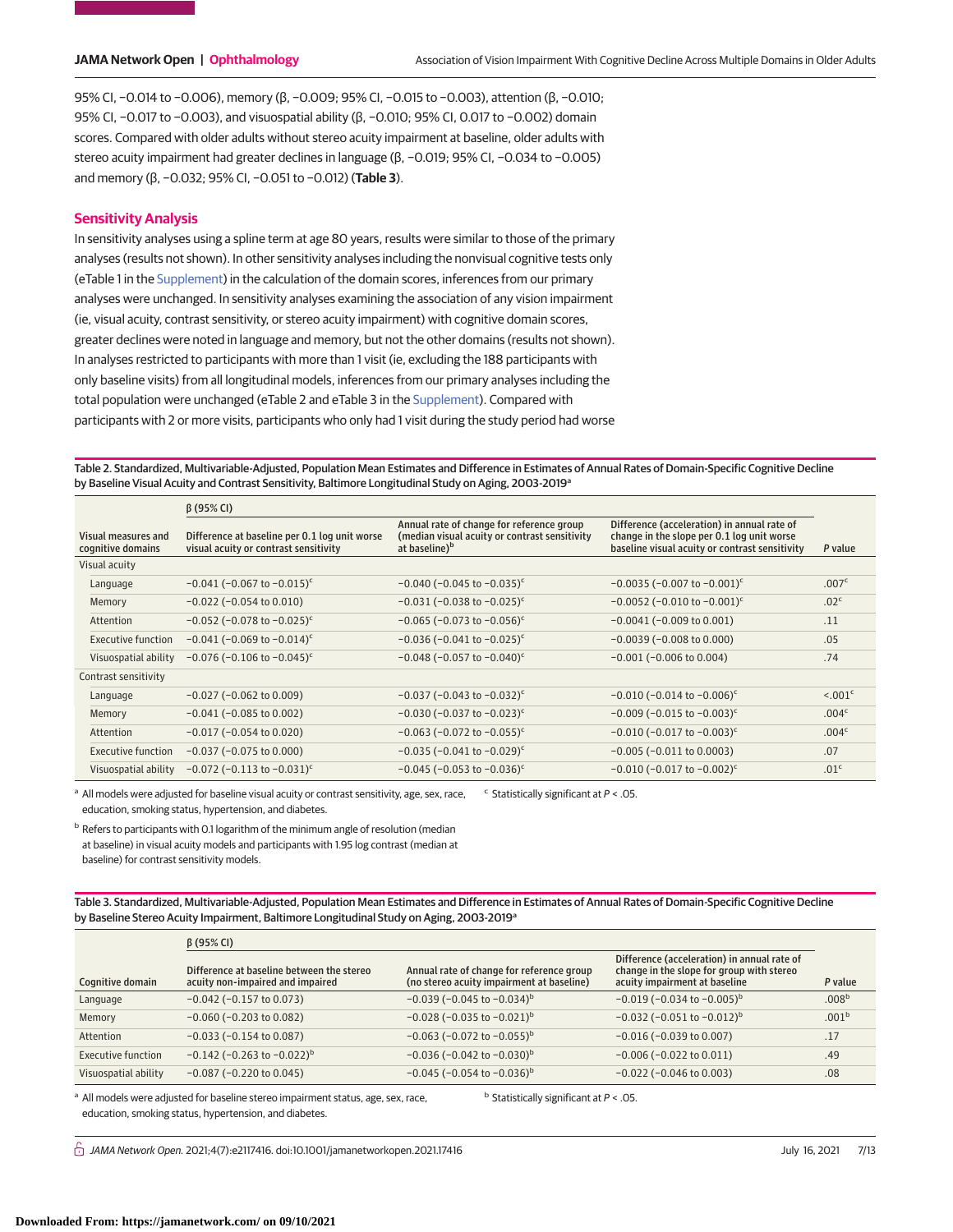scores in memory and were more likely to be older and diabetic and less likely to be obese (eTable 4 in the [Supplement\)](https://jama.jamanetwork.com/article.aspx?doi=10.1001/jamanetworkopen.2021.17416&utm_campaign=articlePDF%26utm_medium=articlePDFlink%26utm_source=articlePDF%26utm_content=jamanetworkopen.2021.17416). Finally, results were robust to sensitivity analysis including adjustment for a comorbidity index in all models (results not shown).

# **Discussion**

In this longitudinal cohort study of 1202 older adults, the association between vision and cognition differed across visual acuity, contrast sensitivity, and stereo acuity, indicating that patterns of domain-specific cognitive decline may differ by type of vision impairment. Furthermore, impaired contrast sensitivity was associated with declines across more cognitive domains than other measures of visual functioning, suggesting that impaired contrast sensitivity may be associated with greater cognitive decline than visual acuity, which is more commonly measured. Overall, these results add new support to the growing data reinforcing the hypothesis that vision impairment may be a factor associated with increased risk of cognitive decline or may reflect ongoing brain changes associated with cognitive processing.

These results are consistent with findings from prior studies that have documented an association between vision impairment and cognitive decline. Longitudinal data from both the Study of Osteoporotic Fractures<sup>2</sup> and the Salisbury Eye Evaluation<sup>3</sup> showed that visual acuity impairment was associated with cognitive decline. Our findings are also consistent with limited prior research demonstrating the association of vision measures beyond visual acuity with cognitive function in late life. For example, our prior work in the Health, Aging, and Body Composition Study<sup>1</sup> showed that impaired contrast sensitivity and stereo acuity, in addition to visual acuity, were associated with cognitive declines and incident cognitive impairment over 9 years of follow-up. In addition, in the Study of Osteoporotic Fractures,<sup>36</sup> a study of community-based older women, reduced contrast sensitivity (lowest quartile vs the highest) was associated with more than double the risk of incident mild cognitive impairment and dementia over 10 years of follow-up. The Epidemiology of Hearing Loss Study<sup>4</sup> also showed that older adults with contrast sensitivity impairment were at increased risk of cognitive impairment over 10 years of follow-up. Taken together, this literature indicates that contrast sensitivity may be an important factor associated with cognitive decline, highlighting the need for future studies to assess multiple objective vision measures to more thoroughly capture the associations of visual impairment with cognition.

The majority of these existing studies, however, have relied on general cognitive performance such as the Mini-Mental State Examination (MMSE) to examine the association of vision impairment with cognitive decline.<sup>1-4</sup> Therefore, there is a gap in knowledge about whether vision impairment is associated with general cognitive decline or, rather, with specific domains of cognitive impairment. An exception is the Maine-Syracuse Longitudinal Study,<sup>8</sup> a community-based study of aging, that recently demonstrated that worse visual acuity was associated with 5-year declines, not in only global cognitive function but also specifically in visuospatial organization and memory and verbal episodic memory. In the current study, worse visual acuity was associated with greater declines in language and memory, as was worse contrast sensitivity and stereo acuity. These results support our hypothesis that worse visual function especially affects language and memory. Our results are also bolstered by evidence indicating that patients with age-related macular degeneration have lower scores on tests of memory and verbal fluency.<sup>14,15</sup>

A number of mechanisms have been hypothesized to explain these observed associations between visual functional and cognitive impairments.<sup>37,38</sup> A shared neuropathological cause underlying both vision and cognitive impairments, such as microvascular disease, is a possibility.<sup>39,40</sup> However, our findings were robust to adjustment for known confounders and factors commonly associated with the risk of vascular disease, such as diabetes, hypertension, and smoking. Alternatively, vision impairment may be associated with cognitive decline potentially through conditions known to affect cognition, such as depression, social isolation, loss of cognitively stimulating activities (eg, reading), and cognitive load (ie, the greater dedication of cognitive

 $\bigcap$  JAMA Network Open. 2021;4(7):e2117416. doi:10.1001/jamanetworkopen.2021.17416 (Berlinted) July 16, 2021 8/13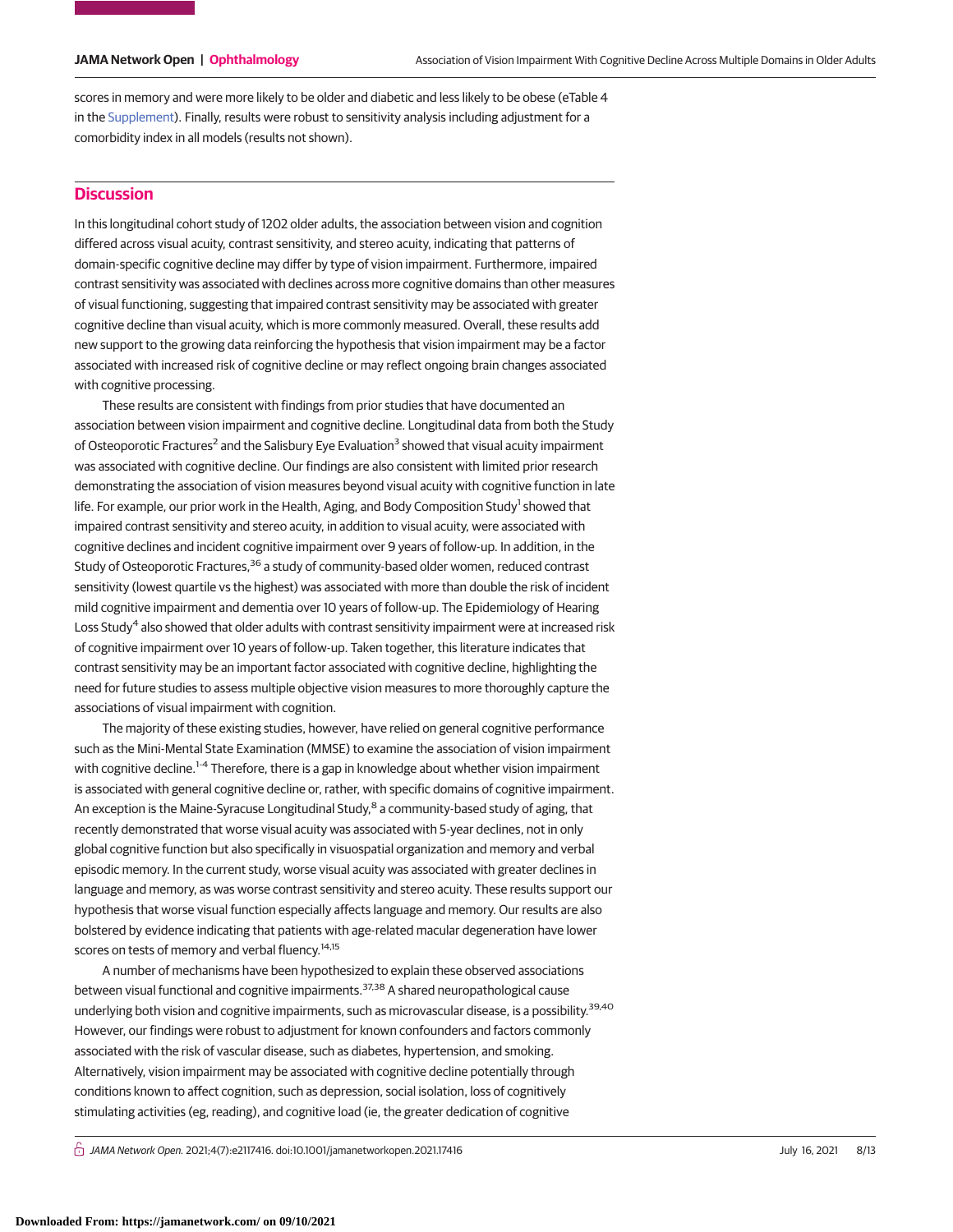resources to visual processing may be detrimental to other cognitive processes).<sup>1-3,6</sup> We hypothesize that a combination of the common cause and sensory loss consequence pathways likely contributes to cognitive decline in older adults with vision impairment.

Of note, many cognitive tests are vision dependent, and it can be argued that the worse cognitive domain scores in older adults with vision impairment may reflect visual rather than cognitive impairments. However, previous work in the BLSA<sup>41</sup> using item response theory methods to test for differential item functioning by visual acuity impairment found no differential item functioning by visual impairment for cognitive tests that do not rely on vision, indicating that vision impairment does not affect completion of cognitive testing in this study population. Nevertheless, in another clinic-based sample of older adults,<sup>42</sup> no differences in scores were noted between groups with and without vision impairment on vision-independent cognitive tests (verbal fluency, category fluency, and Rey Auditory Verbal Learning tests), but adults with vision impairments performed worse on the vision-dependent items of the MMSE and CDT, both of which are partly visiondependent tests. However, when vision-independent items were used to replace the visiondependent components of the MMSE and CDT, no group differences were noted, implying that vision impairment may contribute to worse performance. To address this potential issue, in sensitivity analysis, we excluded the vision-dependent tasks from each cognitive domain, and the results were unchanged. However, the impact of using vision-dependent cognitive tests in populations with vision impairment needs to be further evaluated, and perhaps novel vision-independent cognitive screening tests need to be developed for accurate diagnosis of cognitive decline for visually impaired older adults.

#### **Strengths and Limitations**

A strength of this study is the novel examination of the association of vision impairment with specific cognitive domains, whereas, to our knowledge, almost all prior work to date in this area has examined the association between vision impairment and global cognition. Although the results from this study suggest that worse visual function may affect some cognitive domains (ie, language and memory) more than others, future work needs to replicate these findings in other data sets. In addition, next steps to further elucidate the vision and cognition association needs to include neuroimaging studies to determine whether we see brain changes in the areas we would expect on the basis of these results. Ultimately, these results can be used to develop mitigation and intervention strategies for older adults with vision impairment.

This study also has limitations that should be considered when interpreting the results. First, the Digit Symbol Substitution Test (DSST), which is commonly used to assess executive function,<sup>32,43</sup> was excluded from our analysis because the DSST was introduced into the BLSA neurocognitive battery in August 2005 and was, therefore, not collected at the baseline visit for our study population enrolled before then. However, in sensitivity analysis restricted to the population who underwent the DSST and for whom it was included in the executive function domain, inferences were unchanged (data not shown). Second, as discussed in the Methods section, the testing protocol for visual acuity and contrast sensitivity changed in 2015, which could affect the results of this longitudinal study. To account for this, we harmonized the vision data collected under the different protocols using robust statistical methods that equated the measurements scales and harmonized the data. To further examine the impact of this change in protocol, we conducted a sensitivity analysis stratifying by time period (ie, before and after January 2015) to examine whether the change in visual acuity and contrast sensitivity test was associated with the outcomes (data not shown). Overall, larger declines in domain estimates were noted with the original tests compared with the updated tests, but inferences were the same as those in our primary analyses, and these differences are likely due to the small sample size of BLSA participants with visits after the vision protocol change in 2015. Despite these measures taken, it is still possible that the change in vision testing protocols in 2015 contributed to the differences in our cross-sectional and longitudinal associations between vision measures and cognitive domain scores. Therefore, further longitudinal studies using uniform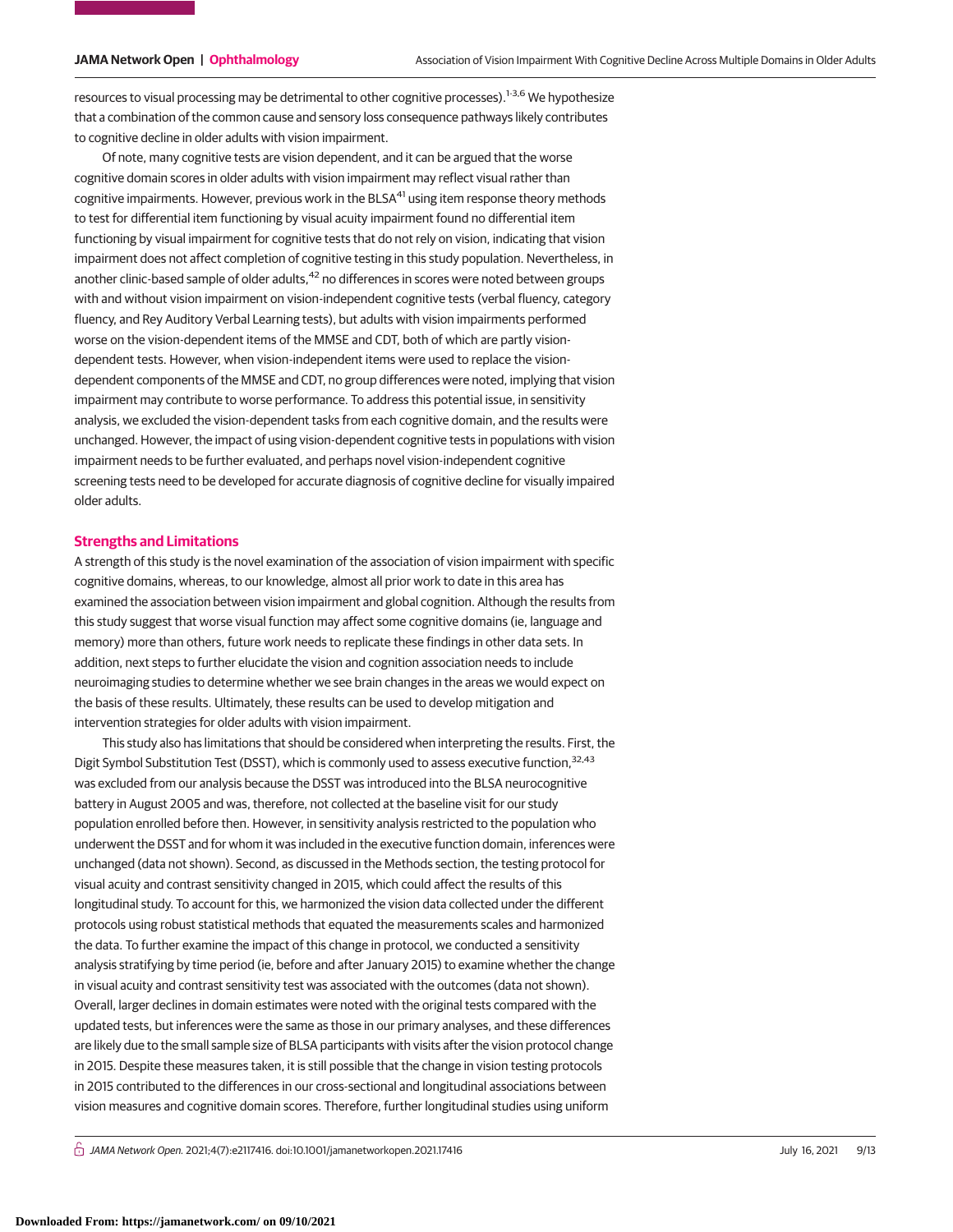testing parameters over time are warranted. Third, compared with participants with 2 or more visits, participants who only had 1 visit during the study period had worse scores in memory and were more likely to be older and diabetic, and less likely to be obese. Nonetheless, our estimates are likely conservative because of this survivor bias–related attrition. Fourth, another limitation is reverse causation, because persons with cognitive impairment may not be able to participate fully or report accurately in assessments of visual function and may, thus, appear more visually impaired than they actually are. Fifth, we acknowledge that there may be potential survival bias and competing risks on cognitive decline, which may have biased our results in either positive or negative directions. However, these analyses were considered beyond the scope of this article. Sixth, our results may not be broadly generalizable because our study population consisted of predominantly White, welleducated, older adults. Subsequent studies should address these limitations by assessing vision at multiple time points and in broader study cohorts, allowing a more robust modeling of the longitudinal relationship between vision and cognitive outcomes.

# **Conclusions**

The findings of this cohort study indicate that among a population of community-dwelling, older adults without dementia, worse visual acuity, contrast sensitivity, and stereo acuity impairment are factors associated with increased risk of cognitive decline. Furthermore, the patterns of cognitive decline differ by type of vision measure, and the data suggest that contrast sensitivity impairment may affect cognitive decline across more domains than other measures of vision. These results add further evidence to the interrelationship between vision and eye health with healthy brain aging and highlight the need for research into the impact of vision and eye health interventions on cognitive outcomes.

#### **ARTICLE INFORMATION**

**Accepted for Publication:** May 12, 2021.

**Published:** July 16, 2021. doi[:10.1001/jamanetworkopen.2021.17416](https://jama.jamanetwork.com/article.aspx?doi=10.1001/jamanetworkopen.2021.17416&utm_campaign=articlePDF%26utm_medium=articlePDFlink%26utm_source=articlePDF%26utm_content=jamanetworkopen.2021.17416)

**Open Access:** This is an open access article distributed under the terms of the [CC-BY License.](https://jamanetwork.com/pages/cc-by-license-permissions/?utm_campaign=articlePDF%26utm_medium=articlePDFlink%26utm_source=articlePDF%26utm_content=jamanetworkopen.2021.17416) © 2021 Varadaraj V et al.JAMA Network Open.

**Corresponding Author:** Bonnielin K. Swenor, PhD, MPH, Johns Hopkins Wilmer Eye Institute, Johns Hopkins University School of Medicine, 600 N Wolfe St, Wilmer 116, Baltimore, MD 21287 [\(bswenor@jhmi.edu\)](mailto:bswenor@jhmi.edu).

**Author Affiliations:** Johns Hopkins Wilmer Eye Institute, Johns Hopkins University School of Medicine, Baltimore, Maryland (Varadaraj, Munoz, Swenor); Center for Disability Health Research, Johns Hopkins University, Baltimore, Maryland (Varadaraj, Deal, Swenor); Department of Epidemiology, Johns Hopkins Bloomberg School of Public Health, Baltimore, Maryland (Deal, Swenor); Laboratory of Behavioral Neuroscience, Intramural Research Program, National Institute on Aging, Baltimore, Maryland (An, Resnick); Department of Neurology, Johns Hopkins University School of Medicine, Baltimore, Maryland (Albert); Translational Gerontology Branch, National Institute on Aging, Baltimore, Maryland (Ferrucci).

**Author Contributions:** Ms Munoz had full access to all of the data in the study and takes responsibility for the integrity of the data and the accuracy of the data analysis.

Concept and design: Munoz, Ferrucci, Swenor.

Acquisition, analysis, or interpretation of data: Varadaraj, Munoz, Deal, An, Albert, Resnick, Swenor.

Drafting of the manuscript: Varadaraj, An, Swenor.

Critical revision of the manuscript for important intellectual content: Munoz, Deal, Albert, Resnick, Ferrucci, Swenor.

Statistical analysis: Varadaraj, Munoz, An, Swenor.

Administrative, technical, or material support: Resnick.

Supervision: Albert, Resnick, Ferrucci, Swenor.

**Conflict of Interest Disclosures:** None reported.

 $\bigcap$  JAMA Network Open. 2021;4(7):e2117416. doi:10.1001/jamanetworkopen.2021.17416 (Reprinted) July 16, 2021 10/13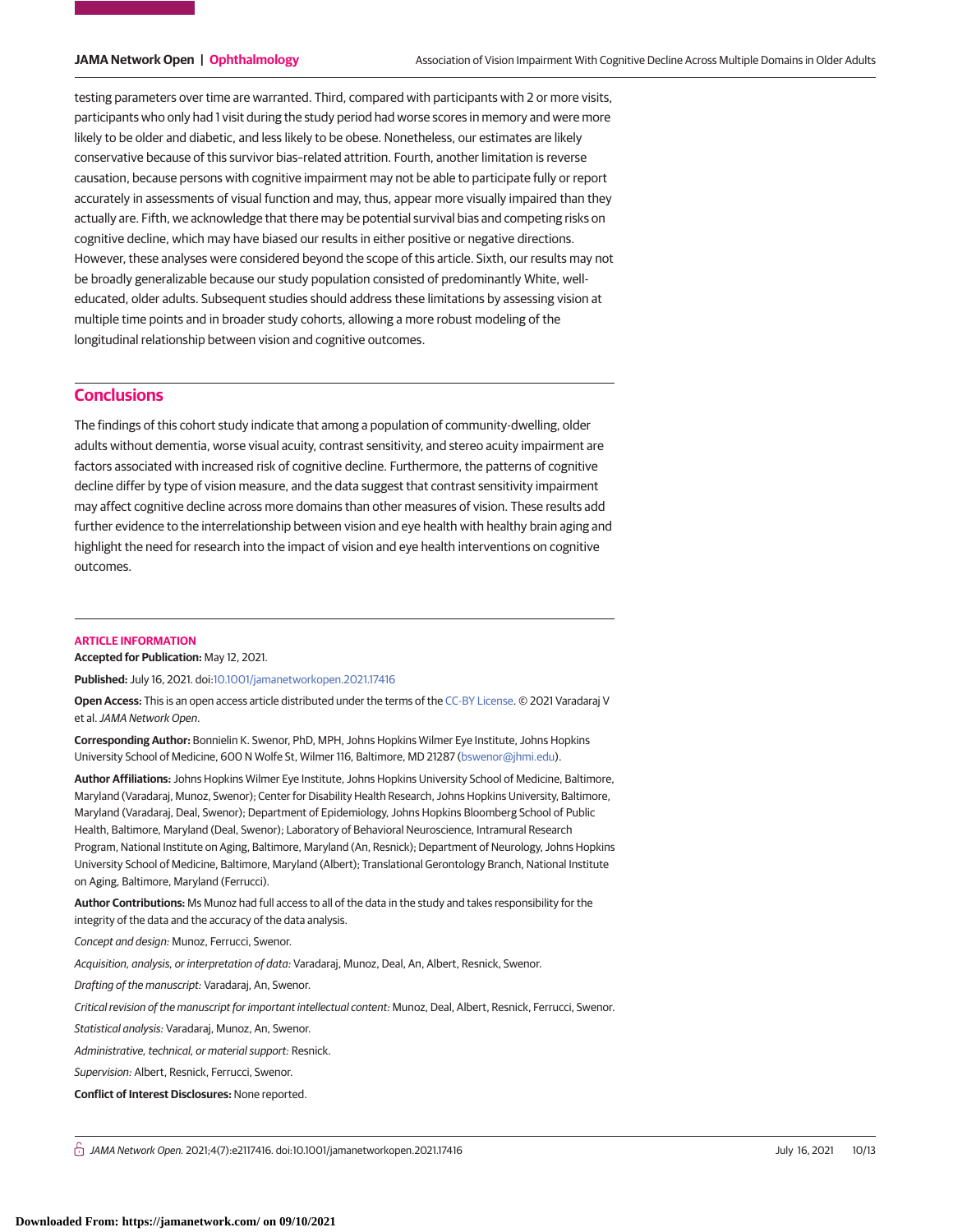**Funding/Support:** This work was supported by the National Institutes of Health through the Intramural Research Program of the National Institute on Aging (grant K01AG052640 to Dr Swenor and grant K01AG054693 awarded to Dr Deal).

**Role of the Funder/Sponsor:** The funder had no role in the design and conduct of the study; collection, management, analysis, and interpretation of the data; preparation of the manuscript; and decision to submit the manuscript for publication. The funder was involved in the review and approval of the manuscript.

#### **REFERENCES**

**1**. Swenor BK, Wang J, Varadaraj V, et al. Vision impairment and cognitive outcomes in older adults: the Health ABC Study.J Gerontol A Biol Sci Med Sci. 2019;74(9):1454-1460. doi[:10.1093/gerona/gly244](https://dx.doi.org/10.1093/gerona/gly244)

**2**. Lin MY, Gutierrez PR, Stone KL, et al; Study of Osteoporotic Fractures Research Group. Vision impairment and combined vision and hearing impairment predict cognitive and functional decline in older women. J Am Geriatr Soc. 2004;52(12):1996-2002. doi[:10.1111/j.1532-5415.2004.52554.x](https://dx.doi.org/10.1111/j.1532-5415.2004.52554.x)

**3**. Zheng DD, Swenor BK, Christ SL, West SK, Lam BL, Lee DJ. Longitudinal associations between visual impairment and cognitive functioning: the Salisbury Eye Evaluation Study. JAMA Ophthalmol. 2018;136(9): 989-995. doi[:10.1001/jamaophthalmol.2018.2493](https://jama.jamanetwork.com/article.aspx?doi=10.1001/jamaophthalmol.2018.2493&utm_campaign=articlePDF%26utm_medium=articlePDFlink%26utm_source=articlePDF%26utm_content=jamanetworkopen.2021.17416)

**4**. Fischer ME, Cruickshanks KJ, Schubert CR, et al. Age-related sensory impairments and risk of cognitive impairment.J Am Geriatr Soc. 2016;64(10):1981-1987. doi[:10.1111/jgs.14308](https://dx.doi.org/10.1111/jgs.14308)

**5**. Klaver CC, Ott A, Hofman A, Assink JJ, Breteler MM, de Jong PT. Is age-related maculopathy associated with Alzheimer's Disease? The Rotterdam Study. Am J Epidemiol. 1999;150(9):963-968. doi[:10.1093/oxfordjournals.](https://dx.doi.org/10.1093/oxfordjournals.aje.a010105) [aje.a010105](https://dx.doi.org/10.1093/oxfordjournals.aje.a010105)

**6**. Varadaraj V, Munoz B, Simonsick EM, Swenor BK. Vision impairment and participation in cognitively stimulating activities: the Health ABC Study.J Gerontol A Biol Sci Med Sci. 2021;76(5):835-841. doi[:10.1093/gerona/glaa184](https://dx.doi.org/10.1093/gerona/glaa184)

**7**. Vu TA, Fenwick EF, Gan AT, et al. The bidirectional relationship between vision and cognition: a systematic review and meta-analysis. Ophthalmology. Published online February 26, 2021. doi[:10.1016/j.ophtha.2020.12.010](https://dx.doi.org/10.1016/j.ophtha.2020.12.010)

**8**. Dearborn PJ, Elias MF, Sullivan KJ, Sullivan CE, Robbins MA. Poorer visual acuity is associated with declines in cognitive performance across multiple cognitive domains: the Maine-Syracuse Longitudinal Study. J Int Neuropsychol Soc. 2018;24(7):746-754. doi[:10.1017/S1355617718000358](https://dx.doi.org/10.1017/S1355617718000358)

**9**. Houston JR, Bennett IJ, Allen PA, Madden DJ. Visual acuity does not moderate effect sizes of higher-level cognitive tasks. Exp Aging Res. 2016;42(3):221-263. doi[:10.1080/0361073X.2016.1156964](https://dx.doi.org/10.1080/0361073X.2016.1156964)

**10**. Tay T, Wang JJ, Kifley A, Lindley R, Newall P, Mitchell P. Sensory and cognitive association in older persons: findings from an older Australian population. Gerontology. 2006;52(6):386-394. doi[:10.1159/000095129](https://dx.doi.org/10.1159/000095129)

**11**. Anstey KJ, Luszcz MA, Sanchez L. Two-year decline in vision but not hearing is associated with memory decline in very old adults in a population-based sample. Gerontology. 2001;47(5):289-293. doi[:10.1159/000052814](https://dx.doi.org/10.1159/000052814)

**12**. Sachdev PS, Lipnicki DM, Crawford J, et al; Sydney Memory and Ageing Study Team. Risk profiles for mild cognitive impairment vary by age and sex: the Sydney Memory and Ageing study. Am J Geriatr Psychiatry. 2012; 20(10):854-865. doi[:10.1097/JGP.0b013e31825461b0](https://dx.doi.org/10.1097/JGP.0b013e31825461b0)

**13**. Rogers MA, Langa KM. Untreated poor vision: a contributing factor to late-life dementia. Am J Epidemiol. 2010;171(6):728-735. doi[:10.1093/aje/kwp453](https://dx.doi.org/10.1093/aje/kwp453)

**14**. Whitson HE, Ansah D, Whitaker D, et al. Prevalence and patterns of comorbid cognitive impairment in low vision rehabilitation for macular disease. Arch Gerontol Geriatr. 2010;50(2):209-212. doi[:10.1016/j.archger.2009.](https://dx.doi.org/10.1016/j.archger.2009.03.010) [03.010](https://dx.doi.org/10.1016/j.archger.2009.03.010)

**15**. Clemons TE, Rankin MW, McBee WL; Age-Related Eye Disease Study Research Group. Cognitive impairment in the age-related eye disease study: AREDS report no. 16. Arch Ophthalmol. 2006;124(4):537-543. doi[:10.1001/](https://jama.jamanetwork.com/article.aspx?doi=10.1001/archopht.124.4.537&utm_campaign=articlePDF%26utm_medium=articlePDFlink%26utm_source=articlePDF%26utm_content=jamanetworkopen.2021.17416) [archopht.124.4.537](https://jama.jamanetwork.com/article.aspx?doi=10.1001/archopht.124.4.537&utm_campaign=articlePDF%26utm_medium=articlePDFlink%26utm_source=articlePDF%26utm_content=jamanetworkopen.2021.17416)

**16**. Stone JL, Norris AH. Activities and attitudes of participants in the Baltimore longitudinal study. J Gerontol. 1966;21(4):575-580. doi[:10.1093/geronj/21.4.575](https://dx.doi.org/10.1093/geronj/21.4.575)

**17**. Schrack JA, Knuth ND, Simonsick EM, Ferrucci L. "IDEAL" aging is associated with lower resting metabolic rate: the Baltimore Longitudinal Study of Aging.J Am Geriatr Soc. 2014;62(4):667-672. doi[:10.1111/jgs.12740](https://dx.doi.org/10.1111/jgs.12740)

**18**. Benton A, Hamsher K, Sivan A. Multilingual Aphasia Examination. University of Iowa; 1976.

**19**. Rosen WG. Verbal fluency in aging and dementia.J Clin Exp Neuropsychol. 1980;2:135-146. doi[:10.1080/](https://dx.doi.org/10.1080/01688638008403788) [01688638008403788](https://dx.doi.org/10.1080/01688638008403788)

**20**. Kaplan E, Goodglass H, Weintraub S. The Boston Naming Test. Lea & Febiger; 1983.

**21**. Delis DC, Kramer JH, Kaplan E, Ober BA. The California Verbal Learning Test: Adult Version Manual. The Psychological Corporation; 2000.

 $\bigcap$  JAMA Network Open. 2021;4(7):e2117416. doi:10.1001/jamanetworkopen.2021.17416 (Berlinted) July 16, 2021 11/13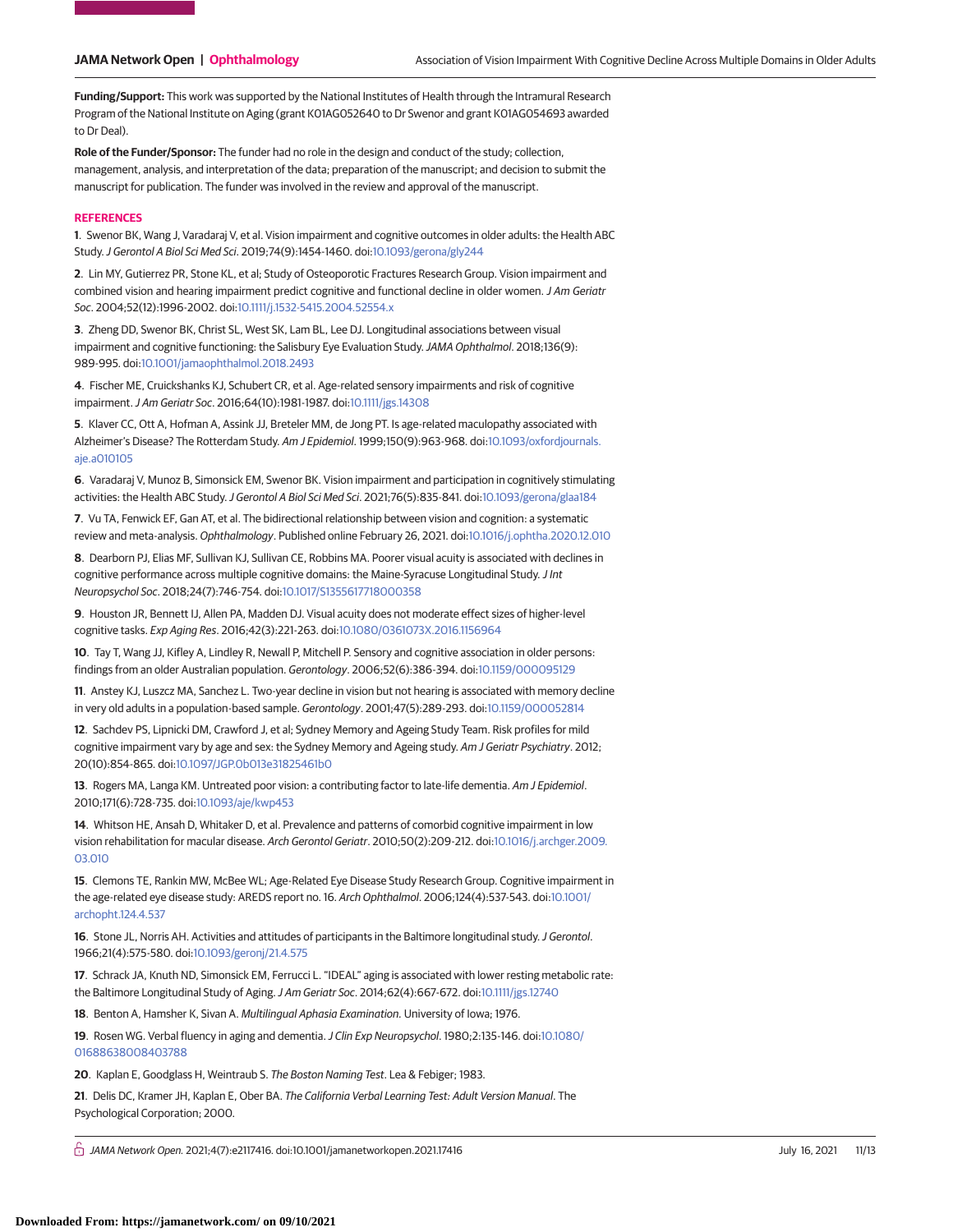**22**. Spreen O, Strauss E. A Compendium of Neuropsychological Tests: Administration, Norms, and Commentary. Oxford University Press; 1998.

**23**. Reitan RM. Trail Making Test: Manual for Administration and Scoring. Reitan Neuropsychology Laboratory; 1992.

**24**. Wechsler D. Wechsler Adult Intelligence Scale–Revised (WAIS-R). The Psychological Corporation; 1981.

**25**. Kortte KB, Horner MD, Windham WK. The Trail Making Test, part B: cognitive flexibility or ability to maintain set? Appl Neuropsychol. 2002;9(2):106-109. doi[:10.1207/S15324826AN0902\\_5](https://dx.doi.org/10.1207/S15324826AN0902_5)

**26**. Tian Q, Simonsick EM, Resnick SM, Shardell MD, Ferrucci L, Studenski SA. Lap time variation and executive function in older adults: the Baltimore Longitudinal Study of Aging. Age Ageing. 2015;44(5):796-800. doi[:10.](https://dx.doi.org/10.1093/ageing/afv076) [1093/ageing/afv076](https://dx.doi.org/10.1093/ageing/afv076)

**27**. Wilson JR, De Fries JC, McClearn GE, Vanderberg SG, Johnson RC, Rashad MN. Cognitive abilities: use of family data as a control to assess sex and age differences in two ethnic groups. Int J Aging Hum Dev. 1975;6(3):261-276. doi[:10.2190/BBJP-XKUG-C6EW-KYB7](https://dx.doi.org/10.2190/BBJP-XKUG-C6EW-KYB7)

**28**. Rouleau I, Salmon DP, Butters N, Kennedy C, McGuire K. Quantitative and qualitative analyses of clock drawings in Alzheimer's and Huntington's disease. Brain Cogn. 1992;18(1):70-87. doi[:10.1016/0278-2626\(92\)](https://dx.doi.org/10.1016/0278-2626(92)90112-Y) [90112-Y](https://dx.doi.org/10.1016/0278-2626(92)90112-Y)

**29**. Salerno EA, Wanigatunga AA, An Y, et al. Longitudinal association between perceived fatigability and cognitive function in older adults: results from the Baltimore Longitudinal Study of Aging. J Gerontol A Biol Sci Med Sci. 2020;75(9):e67-e73. doi[:10.1093/gerona/glz287](https://dx.doi.org/10.1093/gerona/glz287)

**30**. Driscoll I, Resnick SM, Troncoso JC, An Y, O'Brien R, Zonderman AB. Impact of Alzheimer's pathology on cognitive trajectories in nondemented elderly. Ann Neurol. 2006;60(6):688-695. doi[:10.1002/ana.21031](https://dx.doi.org/10.1002/ana.21031)

**31**. Ziontz J, Bilgel M, Shafer AT, et al. Tau pathology in cognitively normal older adults. Alzheimers Dement (Amst). 2019;11:637-645. doi[:10.1016/j.dadm.2019.07.007](https://dx.doi.org/10.1016/j.dadm.2019.07.007)

**32**. Bigelow RT, Semenov YR, Trevino C, et al. Association between visuospatial ability and vestibular function in the Baltimore Longitudinal Study of Aging. J Am Geriatr Soc. 2015;63(9):1837-1844. doi[:10.1111/jgs.13609](https://dx.doi.org/10.1111/jgs.13609)

**33**. Lin FR, Ferrucci L, Metter EJ, An Y, Zonderman AB, Resnick SM. Hearing loss and cognition in the Baltimore Longitudinal Study of Aging. Neuropsychology. 2011;25(6):763-770. doi[:10.1037/a0024238](https://dx.doi.org/10.1037/a0024238)

**34**. Pomerance GN, Evans DW. Test-retest reliability of the CSV-1000 contrast test and its relationship to glaucoma therapy. [Invest Ophthalmol Vis Sci](https://www.ncbi.nlm.nih.gov/pubmed/8056510). 1994;35(9):3357-3361.

**35**. Elliott DB, Sanderson K, Conkey A. The reliability of the Pelli-Robson contrast sensitivity chart. Ophthalmic Physiol Opt. 1990;10(1):21-24. doi[:10.1111/j.1475-1313.1990.tb01100.x](https://dx.doi.org/10.1111/j.1475-1313.1990.tb01100.x)

**36**. Ward ME, Gelfand JM, Lui LY, et al. Reduced contrast sensitivity among older women is associated with increased risk of cognitive impairment. Ann Neurol. 2018;83(4):730-738. doi[:10.1002/ana.25196](https://dx.doi.org/10.1002/ana.25196)

**37**. Whitson HE, Cronin-Golomb A, Cruickshanks KJ, et al. American Geriatrics Society and National Institute on Aging Bench-to-Bedside Conference: sensory impairment and cognitive decline in older adults. J Am Geriatr Soc. 2018;66(11):2052-2058. doi[:10.1111/jgs.15506](https://dx.doi.org/10.1111/jgs.15506)

**38**. Swenor BK, Lee MJ, Varadaraj V, Whitson HE, Ramulu PY. Aging with vision loss: a framework for assessing the impact of visual impairment on older adults. Gerontologist. 2020;60(6):989-995. doi[:10.1093/geront/gnz117](https://dx.doi.org/10.1093/geront/gnz117)

**39**. Salthouse TA, Hancock HE, Meinz EJ, Hambrick DZ. Interrelations of age, visual acuity, and cognitive functioning.J Gerontol B Psychol Sci Soc Sci. 1996;51(6):317-330. doi[:10.1093/geronb/51B.6.P317](https://dx.doi.org/10.1093/geronb/51B.6.P317)

**40**. Wayne RV, Johnsrude IS. A review of causal mechanisms underlying the link between age-related hearing loss and cognitive decline. Ageing Res Rev. 2015;23(pt B):154-166. doi[:10.1016/j.arr.2015.06.002](https://dx.doi.org/10.1016/j.arr.2015.06.002)

**41**. Nichols E, Swenor BK, Deal JA, et al. What am I measuring? disentangling cognitive status from sensory impairment. Alzheimers Dement. 2020;16(10)(suppl):e043658. doi[:10.1002/alz.043658](https://dx.doi.org/10.1002/alz.043658)

**42**. Killen A, Firbank MJ, Collerton D, et al. The assessment of cognition in visually impaired older adults. Age Ageing. 2013;42(1):98-102. doi[:10.1093/ageing/afs157](https://dx.doi.org/10.1093/ageing/afs157)

**43**. Tian Q, An Y, Resnick SM, Studenski S. The relative temporal sequence of decline in mobility and cognition among initially unimpaired older adults: results from the Baltimore Longitudinal Study of Aging. Age Ageing. 2017; 46(3):445-451. doi[:10.1093/ageing/afw185](https://dx.doi.org/10.1093/ageing/afw185)

#### **SUPPLEMENT.**

**eTable 1.** Distribution of Cognitive Test Scores in Each Domain at the Baseline Visit, Baltimore Longitudinal Study on Aging, 2003-2019

 $\bigcap$  JAMA Network Open. 2021;4(7):e2117416. doi:10.1001/jamanetworkopen.2021.17416 (Reprinted) July 16, 2021 12/13